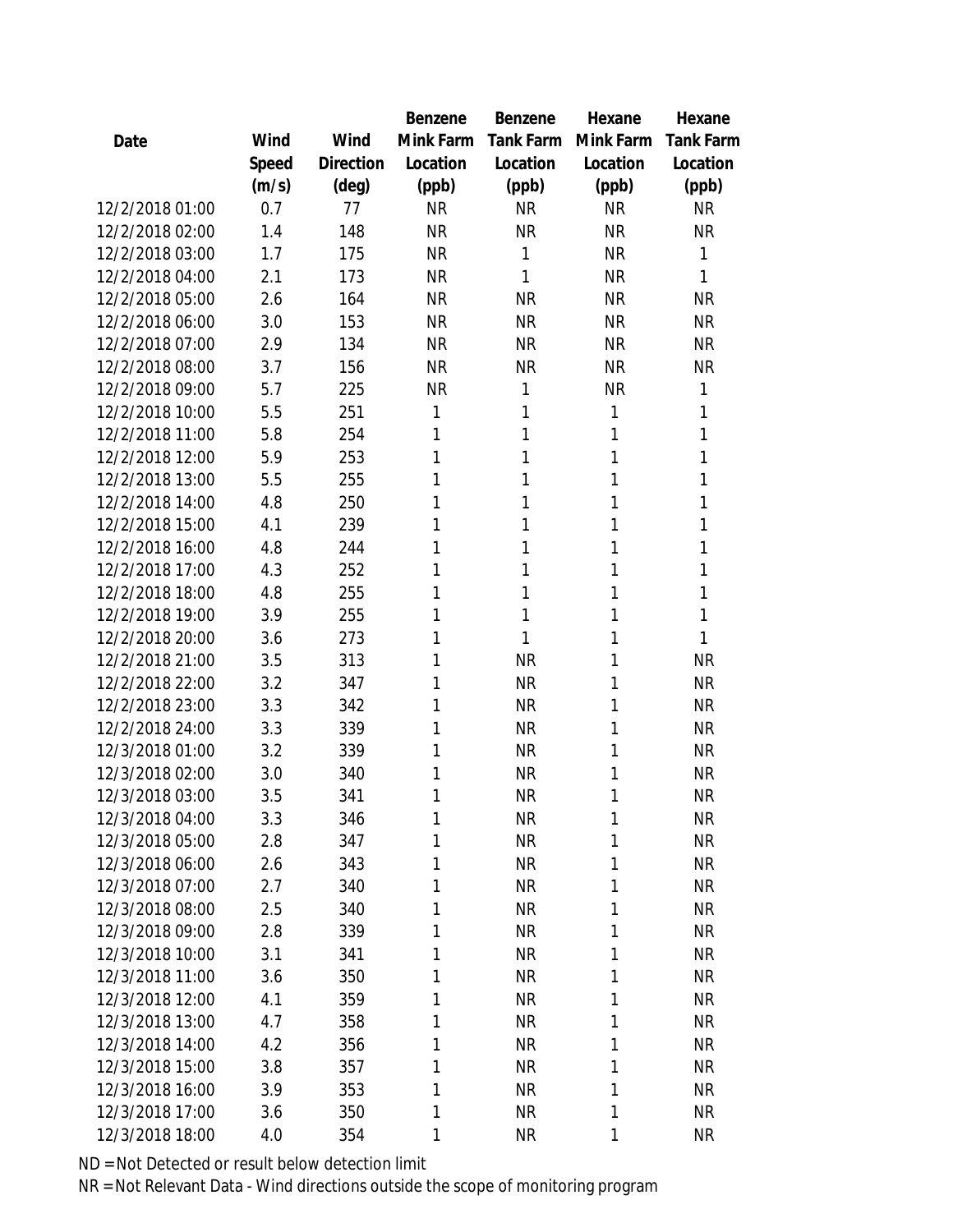|                 |       |           | Benzene   | Benzene        | Hexane    | Hexane         |
|-----------------|-------|-----------|-----------|----------------|-----------|----------------|
| Date            | Wind  | Wind      | Mink Farm | Tank Farm      | Mink Farm | Tank Farm      |
|                 | Speed | Direction | Location  | Location       | Location  | Location       |
|                 | (m/s) | (deg)     | (ppb)     | (ppb)          | (ppb)     | (ppb)          |
| 12/3/2018 19:00 | 3.4   | 347       | 1         | <b>NR</b>      | 1         | <b>NR</b>      |
| 12/3/2018 20:00 | 3.6   | 334       | 1         | <b>NR</b>      | 1         | <b>NR</b>      |
| 12/3/2018 21:00 | 3.7   | 334       | 1         | <b>NR</b>      | 1         | <b>NR</b>      |
| 12/3/2018 22:00 | 3.6   | 334       | 1         | <b>NR</b>      | 1         | <b>NR</b>      |
| 12/3/2018 23:00 | 3.1   | 338       | 1         | <b>NR</b>      | 1         | <b>NR</b>      |
| 12/3/2018 24:00 | 3.2   | 335       | 1         | <b>NR</b>      | 1         | <b>NR</b>      |
| 12/4/2018 01:00 | 2.2   | 339       | 1         | <b>NR</b>      | 1         | <b>NR</b>      |
| 12/4/2018 02:00 | 2.8   | 329       | 1         | <b>NR</b>      | 1         | <b>NR</b>      |
| 12/4/2018 03:00 | 2.1   | 352       | 1         | <b>NR</b>      | 1         | <b>NR</b>      |
| 12/4/2018 04:00 | 1.9   | 345       | 1         | <b>NR</b>      | 1         | <b>NR</b>      |
| 12/4/2018 05:00 | 2.8   | 337       | 1         | <b>NR</b>      | 1         | <b>NR</b>      |
| 12/4/2018 06:00 | 2.6   | 338       | 1         | <b>NR</b>      | 1         | <b>NR</b>      |
| 12/4/2018 07:00 | 2.5   | 341       | 1         | <b>NR</b>      | 1         | <b>NR</b>      |
| 12/4/2018 08:00 | 2.5   | 335       | 1         | <b>NR</b>      | 1         | <b>NR</b>      |
| 12/4/2018 09:00 | 2.2   | 345       | 1         | <b>NR</b>      | 1         | <b>NR</b>      |
| 12/4/2018 10:00 | 2.2   | 349       | 1         | <b>NR</b>      | 1         | <b>NR</b>      |
| 12/4/2018 11:00 | 2.4   | 341       | 1         | <b>NR</b>      | 1         | <b>NR</b>      |
| 12/4/2018 12:00 | 2.4   | 338       | 1         | <b>NR</b>      | 1         | <b>NR</b>      |
| 12/4/2018 13:00 | 2.4   | 336       | 1         | <b>NR</b>      | 1         | <b>NR</b>      |
| 12/4/2018 14:00 | 2.5   | 293       | 1         | <b>NR</b>      | 1         | ΝR             |
| 12/4/2018 15:00 | 2.8   | 285       | 1         | <b>NR</b>      | 1         | <b>NR</b>      |
| 12/4/2018 16:00 | 2.8   | 276       | 1         | <b>NR</b>      | 1         | <b>NR</b>      |
| 12/4/2018 17:00 | 3.4   | 278       | 1         | <b>NR</b>      | 1         | <b>NR</b>      |
| 12/4/2018 18:00 | 3.3   | 280       | 1         | <b>NR</b>      | 1         | ΝR             |
| 12/4/2018 19:00 | 3.1   | 268       | 1         | 1              | 1         | 1              |
| 12/4/2018 20:00 | 3.1   | 273       | 1         | 1              | 1         | 1              |
| 12/4/2018 21:00 | 3.2   | 279       | 1         | <b>NR</b>      | 1         | <b>NR</b>      |
| 12/4/2018 22:00 | 2.3   | 268       | 1         | 1              | 1         | $\overline{2}$ |
| 12/4/2018 23:00 | 2.1   | 278       | 1         | <b>NR</b>      | 1         | <b>NR</b>      |
| 12/4/2018 24:00 | 2.9   | 260       | 1         | 1              | 1         | 1              |
| 12/5/2018 01:00 | 2.1   | 272       | 1         | $\overline{2}$ | 1         | 1              |
| 12/5/2018 02:00 | 3.2   | 289       | 1         | <b>NR</b>      | 1         | <b>NR</b>      |
| 12/5/2018 03:00 | 4.1   | 270       | 1         | $\mathbf{1}$   | 1         | $\overline{2}$ |
| 12/5/2018 04:00 | 4.7   | 276       | 1         | <b>NR</b>      | 1         | <b>NR</b>      |
| 12/5/2018 05:00 | 4.6   | 281       | 1         | <b>NR</b>      | 1         | <b>NR</b>      |
| 12/5/2018 06:00 | 4.6   | 292       | 1         | <b>NR</b>      | 1         | <b>NR</b>      |
| 12/5/2018 07:00 | 3.4   | 284       | 1         | <b>NR</b>      | 1         | <b>NR</b>      |
| 12/5/2018 08:00 | 4.5   | 268       | 1         | 1              | 1         | 1              |
| 12/5/2018 09:00 | 5.3   | 268       | 1         | 1              | 1         | 1              |
| 12/5/2018 10:00 | 4.7   | 273       | 1         | 1              | 1         | 1              |
| 12/5/2018 11:00 | 4.8   | 302       | 1         | <b>NR</b>      | 1         | <b>NR</b>      |
| 12/5/2018 12:00 | 4.2   | 301       | 1         | <b>NR</b>      | 1         | <b>NR</b>      |
|                 |       |           |           |                |           |                |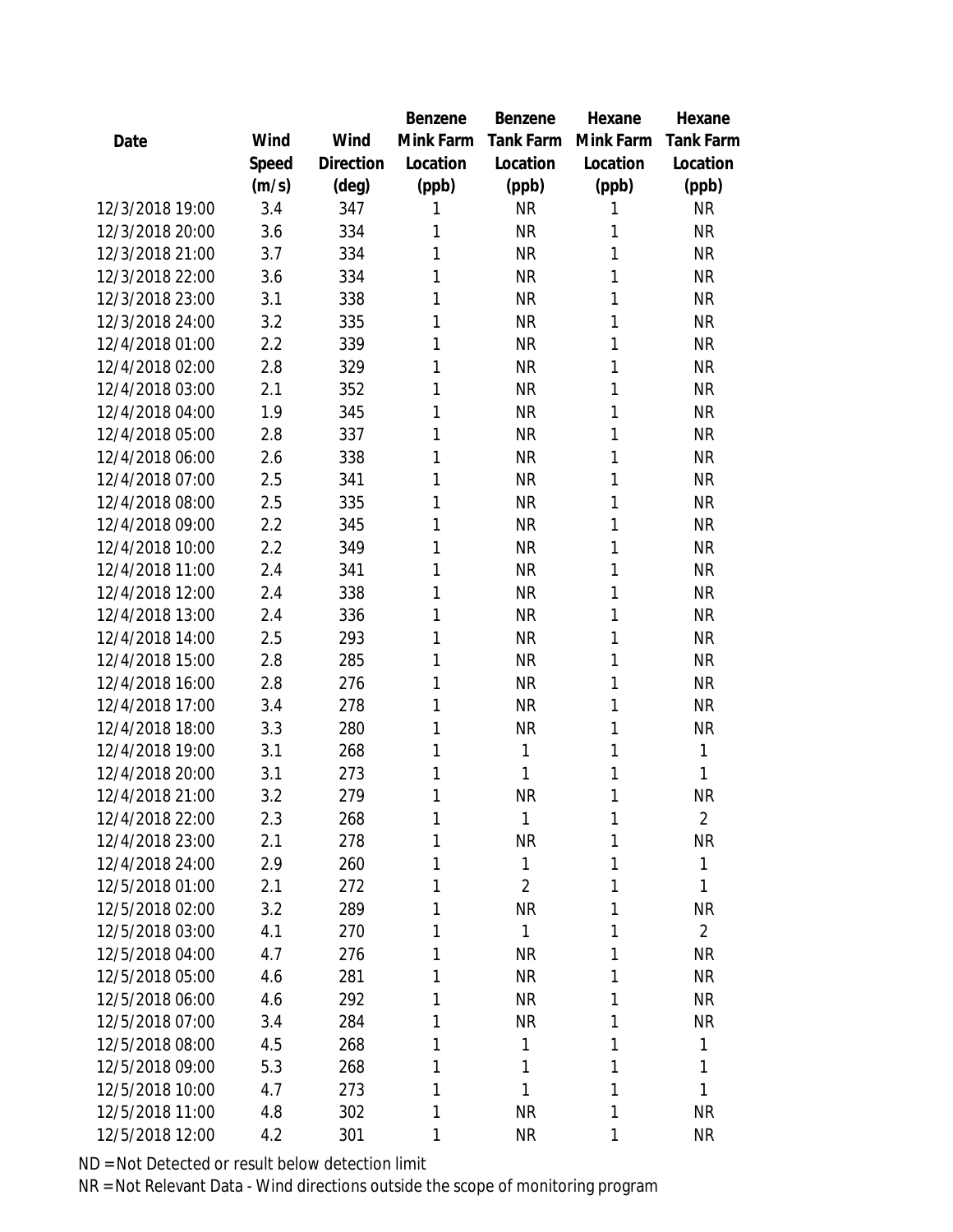|                 |       |                | Benzene   | Benzene   | Hexane    | Hexane         |
|-----------------|-------|----------------|-----------|-----------|-----------|----------------|
| Date            | Wind  | Wind           | Mink Farm | Tank Farm | Mink Farm | Tank Farm      |
|                 | Speed | Direction      | Location  | Location  | Location  | Location       |
|                 | (m/s) | (deg)          | (ppb)     | (ppb)     | (ppb)     | (ppb)          |
| 12/5/2018 13:00 | 4.3   | 270            | 1         | 1         |           | 1              |
| 12/5/2018 14:00 | 4.3   | 257            | 1         | 1         | 1         | 1              |
| 12/5/2018 15:00 | 4.2   | 256            | 1         | 1         | 1         | 1              |
| 12/5/2018 16:00 | 4.7   | 255            | 1         | 1         | 1         | 1              |
| 12/5/2018 17:00 | 4.2   | 219            | <b>NR</b> | 1         | <b>NR</b> | 1              |
| 12/5/2018 18:00 | 3.5   | 202            | <b>NR</b> | 1         | <b>NR</b> | 1              |
| 12/5/2018 19:00 | 4.0   | 198            | <b>NR</b> | 1         | <b>NR</b> | 1              |
| 12/5/2018 20:00 | 3.7   | 193            | <b>NR</b> | 1         | <b>NR</b> | 1              |
| 12/5/2018 21:00 | 3.7   | 205            | <b>NR</b> | 1         | <b>NR</b> | 1              |
| 12/5/2018 22:00 | 4.1   | 188            | <b>NR</b> | 1         | <b>NR</b> | 1              |
| 12/5/2018 23:00 | 3.3   | 182            | <b>NR</b> | 1         | <b>NR</b> | 1              |
| 12/5/2018 24:00 | 3.2   | 185            | <b>NR</b> | 1         | <b>NR</b> | 1              |
| 12/6/2018 01:00 | 3.7   | 187            | <b>NR</b> | 1         | <b>NR</b> | 1              |
| 12/6/2018 02:00 | 3.7   | 188            | <b>NR</b> | 1         | <b>NR</b> | 1              |
| 12/6/2018 03:00 | 3.5   | 199            | <b>NR</b> | 1         | <b>NR</b> | 1              |
| 12/6/2018 04:00 | 4.3   | 221            | <b>NR</b> | 1         | <b>NR</b> | 1              |
| 12/6/2018 05:00 | 5.2   | 249            | 1         | 1         | 1         | 1              |
| 12/6/2018 06:00 | 4.3   | 253            | 1         | 1         | 1         | 1              |
| 12/6/2018 07:00 | 3.3   | 275            | 1         | 1         | 1         | $\overline{2}$ |
| 12/6/2018 08:00 | 3.6   | 294            | 1         | <b>NR</b> | 1         | <b>NR</b>      |
| 12/6/2018 09:00 | 3.5   | 318            | 1         | <b>NR</b> | 1         | <b>NR</b>      |
| 12/6/2018 10:00 | 4.8   | 331            | 1         | <b>NR</b> | 1         | <b>NR</b>      |
| 12/6/2018 11:00 | 4.1   | 335            | 1         | <b>NR</b> | 1         | <b>NR</b>      |
| 12/6/2018 12:00 | 4.6   | 328            | 1         | <b>NR</b> | 1         | <b>NR</b>      |
| 12/6/2018 13:00 | 4.2   | 312            | 1         | <b>NR</b> | 1         | <b>NR</b>      |
| 12/6/2018 14:00 | 3.8   | 318            | 1         | <b>NR</b> | 1         | <b>NR</b>      |
| 12/6/2018 15:00 | 3.7   | 311            | 1         | <b>NR</b> | 1         | <b>NR</b>      |
| 12/6/2018 16:00 | 4.0   | 303            | 1         | <b>NR</b> | 1         | <b>NR</b>      |
| 12/6/2018 17:00 | 4.3   | 322            | 1         | <b>NR</b> | 1         | <b>NR</b>      |
| 12/6/2018 18:00 | 3.5   | 312            | 1         | <b>NR</b> | 1         | <b>NR</b>      |
| 12/6/2018 19:00 | 3.0   | 307            | 1         | <b>NR</b> | 1         | <b>NR</b>      |
| 12/6/2018 20:00 | 2.8   | 325            | 1         | <b>NR</b> | 1         | <b>NR</b>      |
| 12/6/2018 21:00 | 2.2   | 349            | 1         | <b>NR</b> | 1         | <b>NR</b>      |
| 12/6/2018 22:00 | 1.8   | 347            | 1         | <b>NR</b> | 1         | <b>NR</b>      |
| 12/6/2018 23:00 | 2.1   | 346            | 1         | <b>NR</b> | 1         | <b>NR</b>      |
| 12/6/2018 24:00 | 1.9   | 1              | 1         | <b>NR</b> | 1         | <b>NR</b>      |
| 12/7/2018 01:00 | 1.8   | 359            | 1         | <b>NR</b> | 1         | <b>NR</b>      |
| 12/7/2018 02:00 | 1.8   | $\overline{4}$ | 1         | <b>NR</b> | 1         | <b>NR</b>      |
| 12/7/2018 03:00 | 1.5   | 353            | 1         | <b>NR</b> | 1         | <b>NR</b>      |
| 12/7/2018 04:00 | 1.4   | 329            | 1         | <b>NR</b> | 1         | <b>NR</b>      |
| 12/7/2018 05:00 | 1.7   | 273            | 1         | 1         | 1         | 1              |
| 12/7/2018 06:00 | 1.1   | 277            | <b>NR</b> | <b>NR</b> | <b>NR</b> | <b>NR</b>      |
|                 |       |                |           |           |           |                |